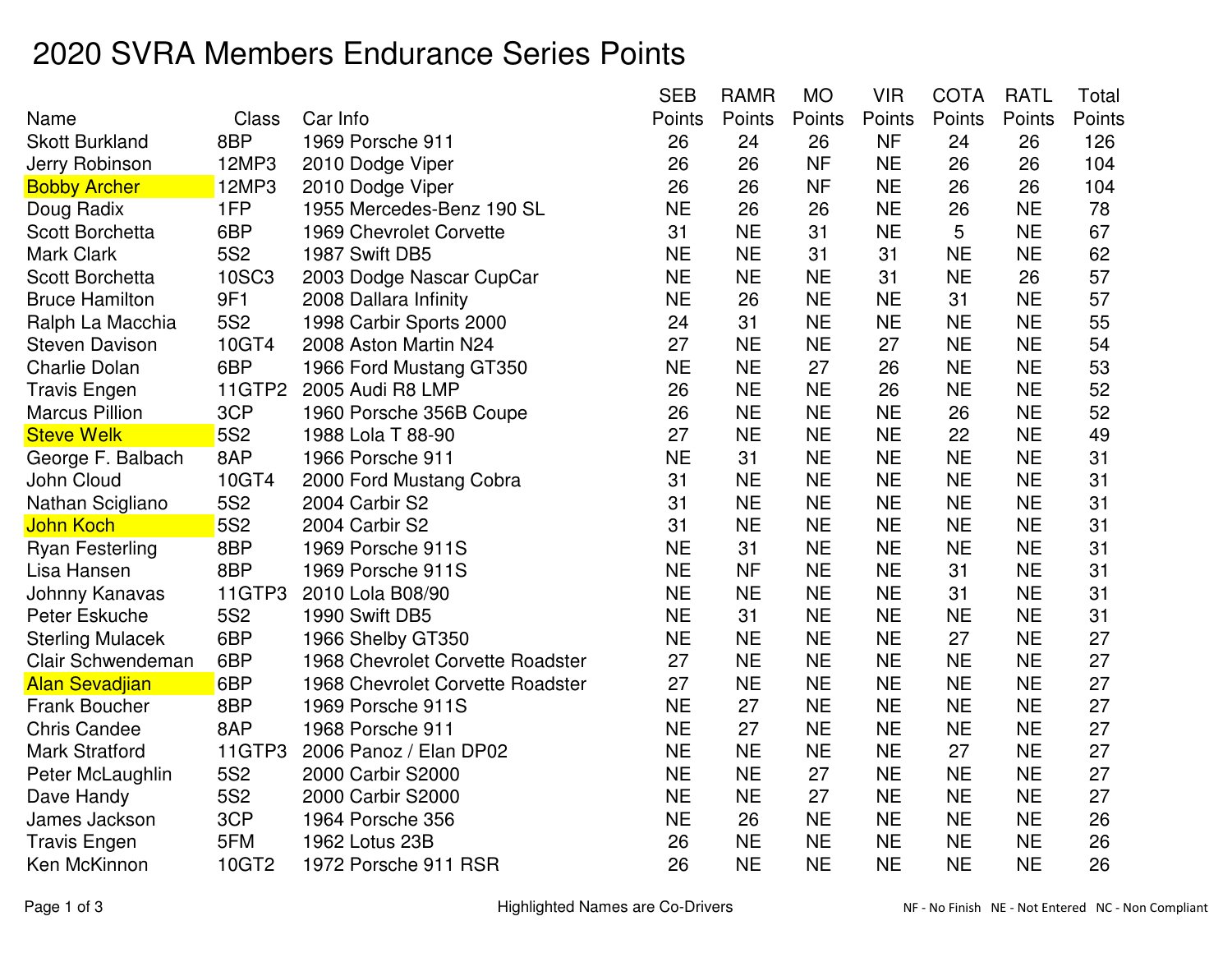## 2020 SVRA Members Endurance Series Points

|                         |              |                                  | <b>SEB</b> | <b>RAMR</b> | <b>MO</b> | <b>VIR</b> | <b>COTA</b> | <b>RATL</b> | Total  |
|-------------------------|--------------|----------------------------------|------------|-------------|-----------|------------|-------------|-------------|--------|
| Name                    | <b>Class</b> | Car Info                         | Points     | Points      | Points    | Points     | Points      | Points      | Points |
| <b>Willy Todd</b>       | <b>10SC4</b> | 2008 Ford Fusion                 | <b>NE</b>  | 26          | <b>NE</b> | <b>NE</b>  | <b>NE</b>   | <b>NE</b>   | 26     |
| <b>Fritz Seidel</b>     | <b>5S2</b>   | 2004 Carbir CS2                  | <b>NE</b>  | <b>NE</b>   | <b>NE</b> | <b>NE</b>  | 26          | <b>NE</b>   | 26     |
| <b>Bill Glavin</b>      | 12GTU        | 1972 BMW 3.0 CSL                 | 26         | <b>NE</b>   | <b>NE</b> | <b>NE</b>  | <b>NE</b>   | <b>NE</b>   | 26     |
| <b>Billy Glavin</b>     | 12GTU        | 1972 BMW 3.0 CSL                 | 26         | <b>NE</b>   | <b>NE</b> | <b>NE</b>  | <b>NE</b>   | <b>NE</b>   | 26     |
| Ken McKinnon            | 3MZNB        | 2001 Mazda Miata                 | 26         | <b>NE</b>   | <b>NE</b> | <b>NE</b>  | <b>NE</b>   | <b>NE</b>   | 26     |
| Peter McLaughlin        | <b>7U2</b>   | 1980 March 822                   | <b>NE</b>  | <b>NE</b>   | <b>NE</b> | 26         | <b>NE</b>   | <b>NE</b>   | 26     |
| <b>Larry Ligas</b>      | 3MZNB        | 2001 Mazda Miata                 | 26         | <b>NE</b>   | <b>NE</b> | <b>NE</b>  | <b>NE</b>   | <b>NE</b>   | 26     |
| <b>Dave Handy</b>       | <b>7U2</b>   | 1980 March 822                   | <b>NE</b>  | <b>NE</b>   | <b>NE</b> | 26         | <b>NE</b>   | <b>NE</b>   | 26     |
| <b>Chris Raeder</b>     | 8BS          | 1966 Alfa Romeo GTV              | <b>NE</b>  | <b>NE</b>   | 26        | <b>NE</b>  | <b>NE</b>   | <b>NE</b>   | 26     |
| <b>Michael Hummel</b>   | 2CF          | 1979 Crossle 35F                 | <b>NE</b>  | <b>NE</b>   | <b>NE</b> | <b>NE</b>  | 26          | <b>NE</b>   | 26     |
| <b>Eric Langbein</b>    | 2CF          | 1979 Crossle 35F                 | <b>NE</b>  | <b>NE</b>   | <b>NE</b> | <b>NE</b>  | 26          | <b>NE</b>   | 26     |
| <b>Andrew McLean</b>    | 1FP          | 1958 Austin Healey Bugeye Sprite | <b>NE</b>  | <b>NE</b>   | <b>NE</b> | <b>NE</b>  | <b>NE</b>   | 26          | 26     |
| <b>Andrew Doll</b>      | 8CP          | 1970 Datsun 240Z                 | <b>NE</b>  | <b>NE</b>   | <b>NE</b> | 26         | <b>NE</b>   | <b>NE</b>   | 26     |
| John Cloud              | 6TA          | 1970 Ford Boss 302               | 26         | <b>NE</b>   | <b>NE</b> | <b>NE</b>  | <b>NE</b>   | <b>NE</b>   | 26     |
| <b>Walter Vollrath</b>  | <b>7U2</b>   | 1972 Lola T-290                  | <b>NE</b>  | 26          | <b>NE</b> | <b>NE</b>  | <b>NE</b>   | <b>NE</b>   | 26     |
| John McCormick          | 6AP          | 1985 Ford Cobra IV               | <b>NE</b>  | <b>NE</b>   | <b>NE</b> | <b>NE</b>  | <b>NE</b>   | 26          | 26     |
| Tom Benjamin            | 8BS          | 1969 Alfa Romeo GTV              | 26         | <b>NE</b>   | <b>NE</b> | <b>NE</b>  | <b>NE</b>   | <b>NE</b>   | 26     |
| Joel Quadracci          | 11GTP2       | 2013 Oreca 03                    | <b>NE</b>  | 26          | <b>NE</b> | <b>NE</b>  | <b>NE</b>   | <b>NE</b>   | 26     |
| <b>Kurt Fischer</b>     | <b>5VS2</b>  | 1987 Swift DB 2                  | 26         | <b>NE</b>   | <b>NE</b> | <b>NE</b>  | <b>NE</b>   | <b>NE</b>   | 26     |
| <b>Eric Langbein</b>    | <b>5VS2</b>  | 1987 Swift DB 2                  | 26         | <b>NE</b>   | <b>NE</b> | <b>NE</b>  | <b>NE</b>   | <b>NE</b>   | 26     |
| <b>Chris Ronson Sr</b>  | 11GTP3       | 2014 Elan DP-02                  | 26         | <b>NE</b>   | <b>NE</b> | <b>NE</b>  | <b>NE</b>   | <b>NE</b>   | 26     |
| Scott Borchetta         | 6AP          | 1969 Chevrolet Corvette          | 26         | <b>NE</b>   | <b>NE</b> | <b>NE</b>  | <b>NE</b>   | <b>NE</b>   | 26     |
| <b>James Farley</b>     | <b>7U2</b>   | 1978 Lola 298                    | <b>NE</b>  | <b>NE</b>   | <b>NE</b> | <b>NF</b>  | <b>NE</b>   | 26          | 26     |
| <b>Andrew Uzarowski</b> | 12MP1        | 1983 Porsche 911SC               | <b>NE</b>  | <b>NE</b>   | <b>NE</b> | <b>NE</b>  | <b>NE</b>   | 26          | 26     |
| Sean Varwig             | <b>NA</b>    | 1992 Mazda Miata                 | <b>NE</b>  | 26          | <b>NE</b> | <b>NE</b>  | <b>NE</b>   | <b>NE</b>   | 26     |
| <b>Andrew Alcazar</b>   | 106BP        | 1969 Shelby GT350                | <b>NE</b>  | <b>NE</b>   | <b>NE</b> | <b>NE</b>  | 26          | <b>NE</b>   | 26     |
| <b>Alan Davison</b>     | 10GT4        | 1996 Pontiac Trans Am Firebird   | <b>NE</b>  | <b>NE</b>   | <b>NE</b> | <b>NE</b>  | 26          | <b>NE</b>   | 26     |
| <b>Dylan Archer</b>     | 10GT4        | 1996 Pontiac Trans Am Firebird   | <b>NE</b>  | <b>NE</b>   | <b>NE</b> | <b>NE</b>  | 26          | <b>NE</b>   | 26     |
| <b>Greg Palmer</b>      | 11GTP3       | 2018 Ligier JS P3                | <b>NE</b>  | 26          | <b>NE</b> | <b>NE</b>  | <b>NE</b>   | <b>NE</b>   | 26     |
| <b>Eric Palmer</b>      | 11GTP3       | 2018 Ligier JS P3                | <b>NE</b>  | 26          | <b>NE</b> | <b>NE</b>  | <b>NE</b>   | <b>NE</b>   | 26     |
| <b>Rick Jeffery</b>     | 8AP          | 1967 Porsche 911                 | <b>NE</b>  | <b>NE</b>   | <b>NE</b> | <b>NE</b>  | 26          | <b>NE</b>   | 26     |
| <b>Frank Farrell</b>    | 3BS          | 1972 Alfa Romeo Berlina          | 26         | <b>NE</b>   | <b>NE</b> | <b>NE</b>  | <b>NE</b>   | <b>NE</b>   | 26     |
| James Dolan             | 6BP          | 1967 Ford Mustang                | <b>NE</b>  | <b>NE</b>   | 24        | <b>NF</b>  | <b>NE</b>   | <b>NE</b>   | 24     |